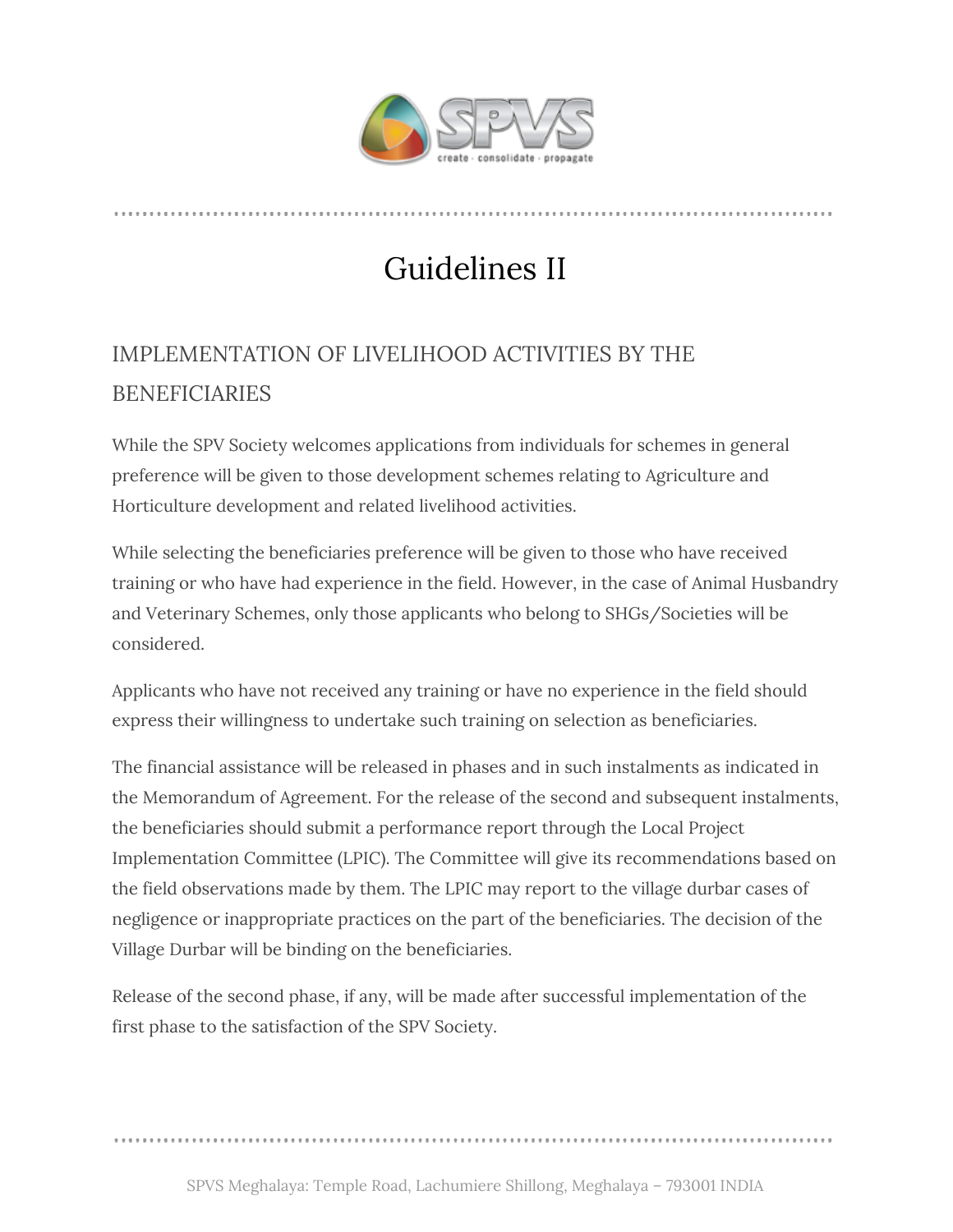While sanctioning financial assistance, the beneficiaries shall execute the Memorandum of Agreement (MOA) with the SPV Society and shall abide by the terms and conditions of the MOA. Failing to fulfil the obligations laid down in the MOA will result in enforcement of the terms and conditions laid down in the MOA, in addition to whatever action that might be taken by the local village authorities.

The financial assistance will generally be released by the SPV Society by cheques. Therefore, beneficiaries are required to open an account with any branch of the State Bank of India or the Meghalaya Cooperative Apex Bank Ltd., or any branch of Nationalized Bank/Rural Bank.

The beneficiary family will be entitled to only one project/scheme for 4 years. Proposals for subsequent projects will be entertained on the successful implementation of the earlier one and after the expiry of the above period. The SPV Society reserves the right to deny future assistance to those beneficiaries-families SHGs/Societies who made a wrong use of any assistance made available to them by the Society.

While the SPV Society will try to arrange the necessary inputs from Government Departments etc, the beneficiaries may also organize the procurement of inputs in consultation with the Society.

While the SPV Society has prescribed a general proforma for application of financial assistance. The beneficiaries are required to submit their application in such proforma giving such particulars like the location of land, its area, copy of land documents including its sketch authenticated by the local village authorities etc., and other particulars relating to bio-data of the applicants, including certificate of qualification, training experiences etc. as required therein. The application duly completed in all aspects may be submitted to the SPV Society through the LPIC of the respective village/locality. The SPV Society may call for any particular or additional information if considered necessary.

The site location of the project should be such that the project after implementation shall not cause any harm or disturbance or create any nuisance in the village/locality. For this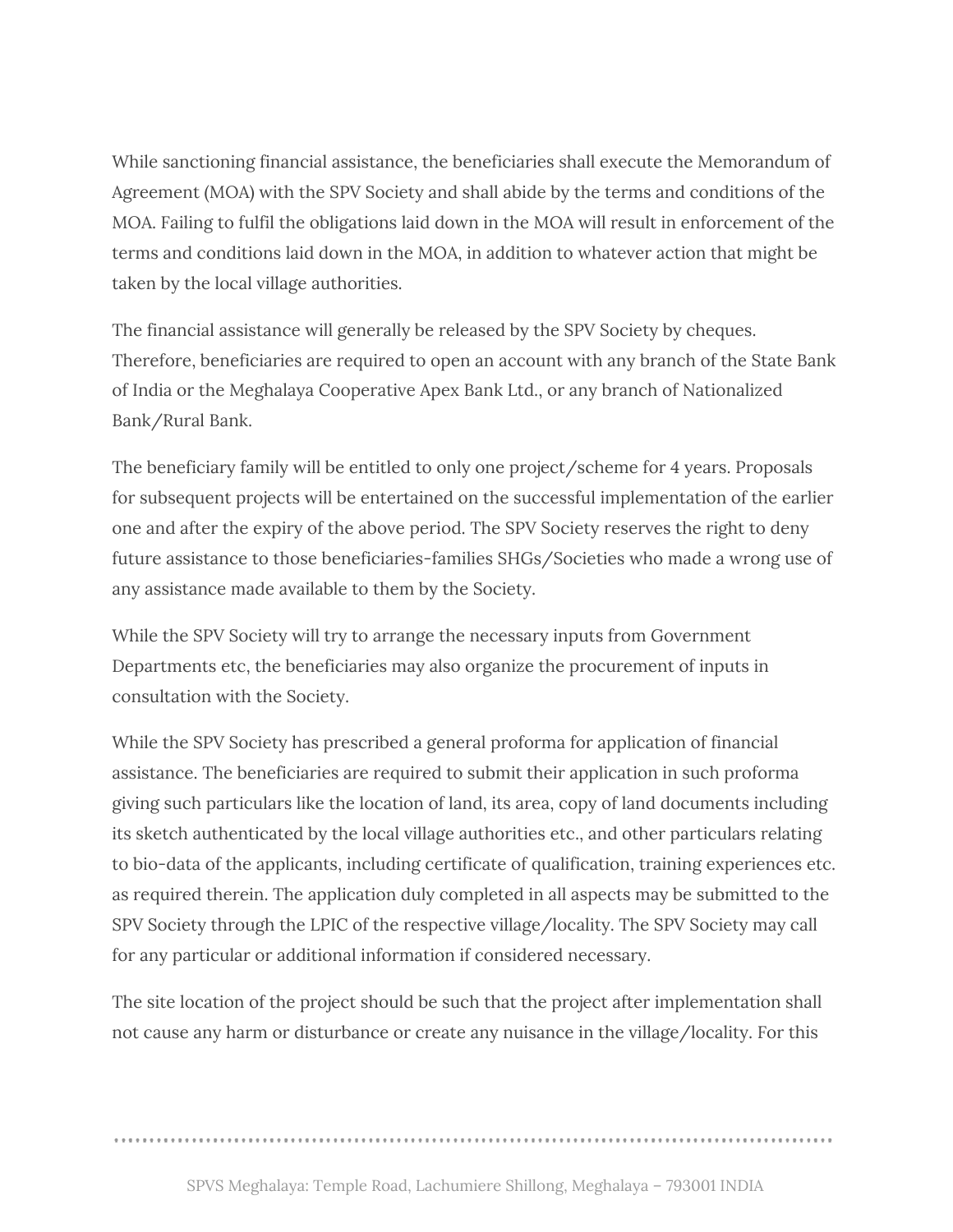purpose, each beneficiary under Veterinary and Animal Husbandry Scheme shall produce the NOC duly issued by the village authorities for release of financial assistance.

Definition of a Unit under the Livelihood schemes:

A Unit under the Livelihood scheme shall consist of the following measure or numbers namely;

|               | Name of Item              | Unit Size             | Amount of Financial Assistance |
|---------------|---------------------------|-----------------------|--------------------------------|
| $\mathbf{i}$  | Khasi Mandarin Plantation | 0.4 HA or 1.0 acre    | Rs. 62,000.00                  |
| $\mathbf{ii}$ | Other Citrus              | 0.4 HA or 1.0 acre    | Rs. 62,000.00 to 70,000.00     |
| iii)          | Litchis                   | 0.5 HA or 1.25 acre   | Rs. 63,000.00                  |
| iv)           | Banana                    | 0.5 HA or 1.25 acre   | Rs. 63,000.00                  |
| V)            | Pineapple                 | 0.4 HA or 1.0 acre    | Rs. 64,000.00                  |
| vi)           | <b>Black pepper</b>       | 0.4 HA or 1.0 acre    | Rs. 63,000.00                  |
| vii)          | Arecanut                  | 0.4 HA or 1.0 acre    | Rs. 72,000.00                  |
| viii)         | Bee Keeping               | 20 bee boxes with bee | Rs. 30,000.00                  |
| ix)           | Piggery (Breeding)        | $(5 + 1)$ nos.        | Rs. 140,000.00                 |
| $\mathbf{x})$ | Piggery (fattening)       | 6 nos.                | Rs. 76,000.00                  |
| xi)           | Poultry (Broilers)        | 200 nos.              | Rs. 79,000.00                  |
| xii)          | Poultry (kuroilers)       | 100 nos.              | Rs. 56,000.00                  |
| xiii)         | Goatery                   | $10 + 2$              | Rs. 45,000.00                  |
| xiv)          | Dairy                     | 2 nos.                | Rs. 1,15,000.00                |
| XV)           | Duckery                   | 70 ducks $+5$ drakes  | Rs. 78,000.00                  |
| xvi)          | <b>Betel vine</b>         | 200 nos.              | Rs. 37,500.00                  |
| xvii)         | Bayleaf                   | 160 nos.              | Rs. 65,800.00                  |

13. The estimates for all the above schemes have been prepared in consultation with the Directorates of the concerned Departments of the Govt. of Meghalaya. The applicants – beneficiaries need not submit any further estimates.

14. Except for the items of Fisheries at Sl. (viii) Piggery (breeding) at Sl. (x) and Dairy at Sl. (xv), for which there will be only one phase and one unit, the maximum number of units per beneficiary will be 2 (two) only and will be implemented in 2 (two) phases. In the first phase, financial assistance for the first unit will be released in appropriate instalments. Financial assistance for the second unit will be released in the second phase only if the SPV Society is convinced and satisfied with the successful implementation of the first unit in